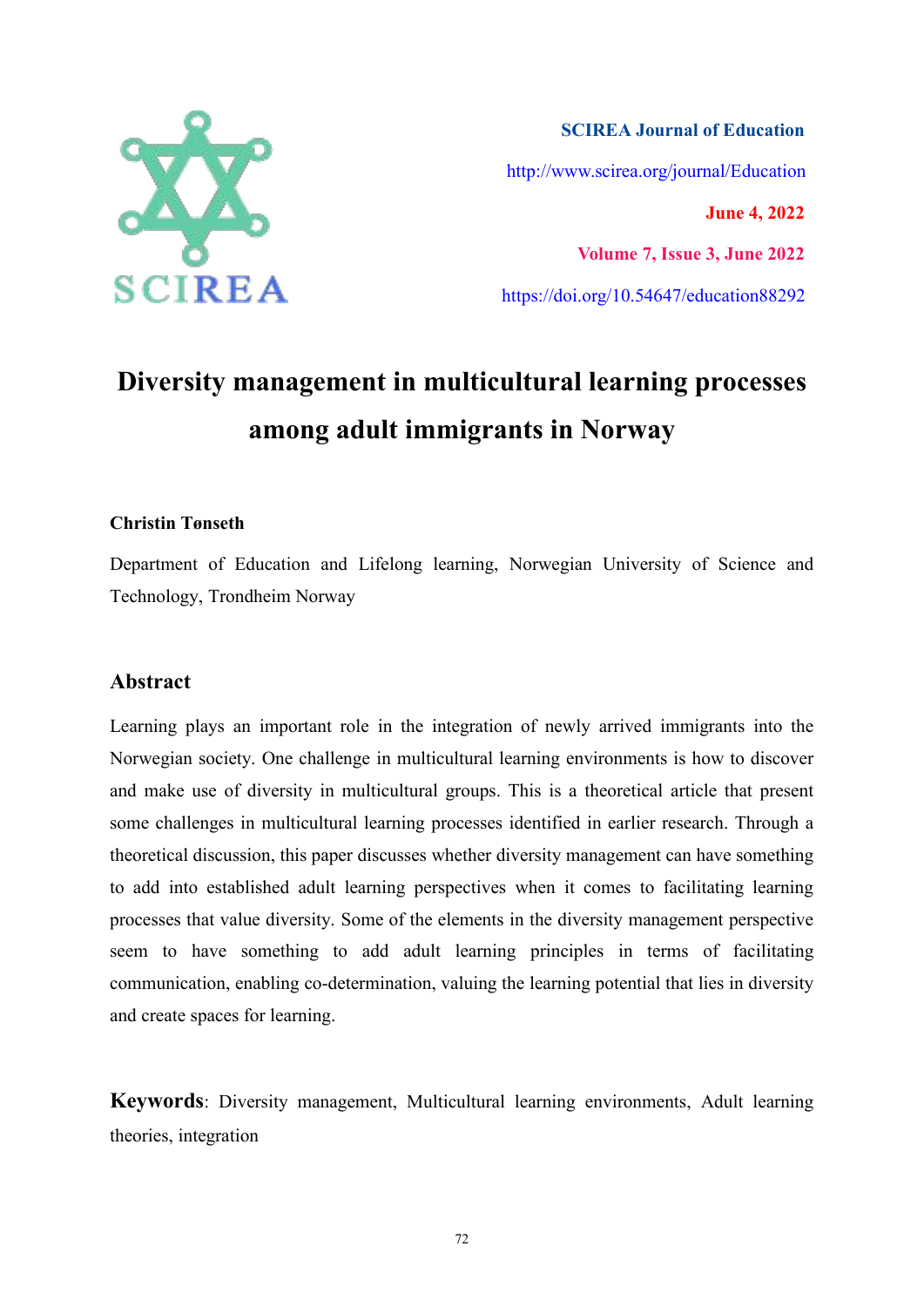# **Introduction**

Learning is one of several important catalysts in the work of integrating newly arrived adult immigrants into the Norwegian society (Berg 2018). The importance of learning the Norwegian language, as well as obtaining qualifications, knowledge, and expertise are emphasised. Such qualifications are intended to contribute to increased participation in work, social life and in the community. Formal education is considered important, but there is an increased understanding of the importance of informal and everyday learning for immigrants to master their new life in Norway and tackle various challenges they face.

In Norwegian integration policy, lifelong learning is integrated into a broad approach with emphasis on a global and modern knowledge society (Båtnes 2012). This means that learning increasingly takes place in heterogeneous groups of adults characterised by cultural diversity. However, teachers leading multicultural learning calls for guidelines that both recognize and values the cultural diversity in different learning contexts (Monsen 2016).

This theoretical article discusses how diversity management can offer a coherent perspective to traditional adult learning principles and be a meaningful strategy to address specific challenges in managing learning processes in a multicultural learning environment. The question is how diversity management as a perspective can be included in organised learning processes aimed at adult immigrants. To elucidate this issue, existing literature describing diversity management is investigated and discussed. First, some key concepts are described and diversity management as a theoretical perspective is outlined. Thereafter, central pedagogical principles within adult learning are discussed in relation to how diversity management can be used to overcome some of the challenges and use diversity as a resource in multicultural learning contexts.

# **Immigrants in Norway, concepts and arrangements**

Immigrants are persons who were born abroad by two foreign-born parents and then immigrated to Norway, while refugees are persons who are granted residence because they either fulfil the conditions of the Refugee Convention, or they are in real danger of being sentenced to death, torture or punishment on return to the country of origin. Some asylum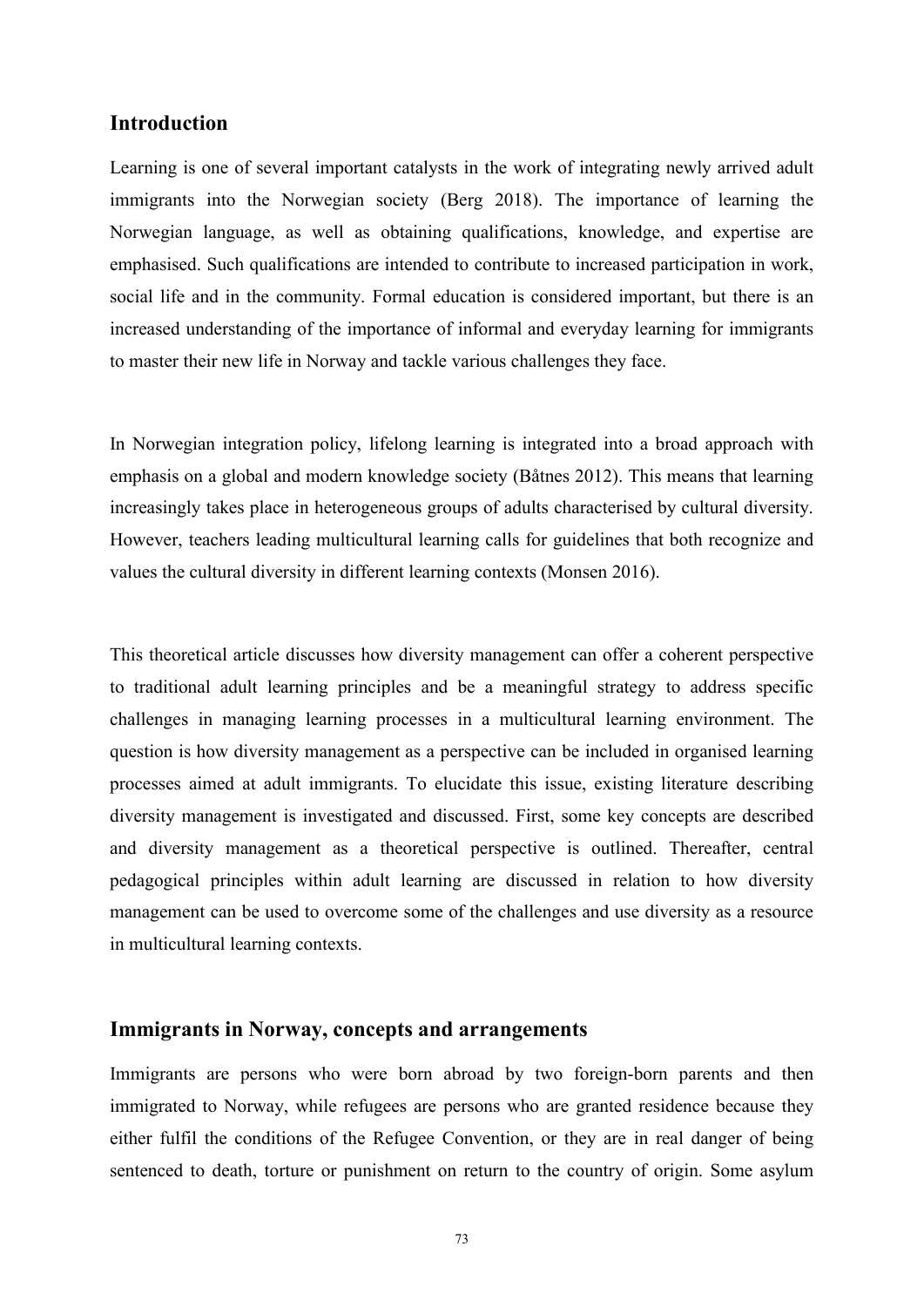seekers do not have a need for protection that entitles them to asylum, but there can be strong human considerations that indicate that residence should be granted on humanitarian grounds (https://amnesty.no/asylsokere-og-flyktninger)

'Newly arrived immigrant' means adults between the age of 18 and 55 who have been granted a residence permit in Norway. The residence permit may be connected to asylum, permission on humanitarian grounds, family reunification, or limited stay pending clarification (IMDI 2020). Immigration from countries outside the European Economic Area (EEA) is mainly people who are granted residence because they are refugees. There are now close up to 800 000 immigrants in Norway, which corresponds to 14.7 % of the population. 240 239 of these have a refugee background. This makes up 4.5 % of the population. Most refugees come from Syria, Iraq and Eritrea (IMDI 2020).

According to the Norwegian Introduction Act, Chapter 2, § 2 (2003), newly arrived immigrants who have a basic need for qualification must participate in the Introduction program. The Introduction program is a full-time qualification program that usually lasts for up to two years. The main purpose of the program is to learn the Norwegian language and basic qualification related to further education and work. The program also aims to give participants insight into Norwegian society and culture. The Introduction program forms the social context in which meaning are produced and exchanged through Norwegian language teaching. The content of the program is adapted to the individual participant's needs for competence, and an individual plan is drawn up for each participant. The municipal introduction programs are intended to teach participants basic skills in Norwegian language and culture, prepare them for an active working life, and/or motivate them to pursue further education. Municipalities shall provide introduction programmes for newly arrived immigrants who are resident in the municipality. As soon as possible and within three months after a person is settled in a municipality or after a requirement of participation is presented, the municipality shall provide an Introduction program. 20 968 immigrants participated in the Introduction program in 2019 (IMDI 2020). Between 70-80% of those who starts the program complete. Many of those who drop out, quit because they are offered a job. Between 60-70% continue to work or further education after the program. Participants receive financial support during participation (IMDI 2020). The Introduction program are one example of a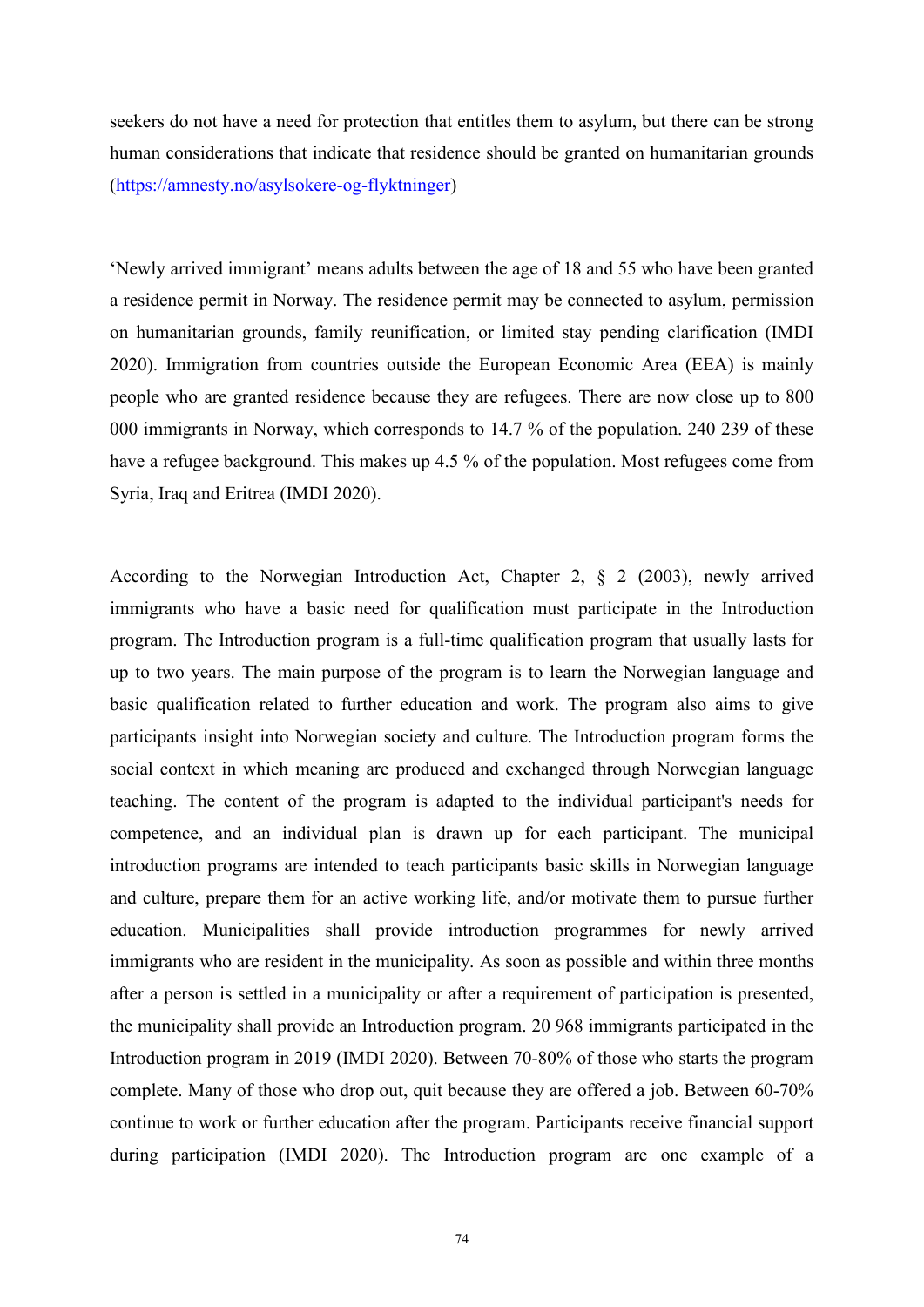multicultural, heterogeneous learning environment that represent a relevant context in this article.

The concepts of inclusion and integration are often used interchangeably, both in political documents and in everyday practice. In anthropology and ethnology, the term integration denotes a social and cultural agreement between the elements of a socio-cultural whole, as well as the processes that produce such agreement. The term also emphasizes an interplay between cultural elements in a society where all individual parts contribute to the life process. Related to the integration concept is the word assimilate (lat.) that means to make equal. That is, an original cultural distinctiveness merges with another distinctive character, so that one can no longer distinguish them from each other. The word segregate (lat.) means to separate. The original cultural distinctiveness is retained in the face of another cultural distinctiveness. They do not mix with each other. The word integrate (lat.) means to merge into a whole, to coordinate into a new entity. In the new unit, the parts remain themselves, just like in a mosaic (Wrench 2007). This anthropological view is particularly well suited as a perspective in this article, therefore the term integration is used (IMDI 2020).

The concept of diversity is often used without conceptual clarification of what it entails (Wrench 2007). The term is part of our everyday language, and it is assigned different meanings depending on context and purpose. According to Berg and Håpnes (2001), the term 'diversity' assumes that something is different, but the difference isunderstood as something positive. In connection with diversity management as a perspective, diversity is not about whether we are the same or different, but that we are both similar and different at the same time. Differences are seen here from an opportunity perspective, where one goes from defining people as marginalised (i.e., a problem-focused view) to defining people in terms of potential (Berg and Lauritsen 2000).

# **Diversity management**

Diversity management is based on interdisciplinary studies that address philosophical, sociological, economic, legal, historical, and geographical perspectives (Powell et al. 2015, pp. 518-535). However, most research on diversity management is within management and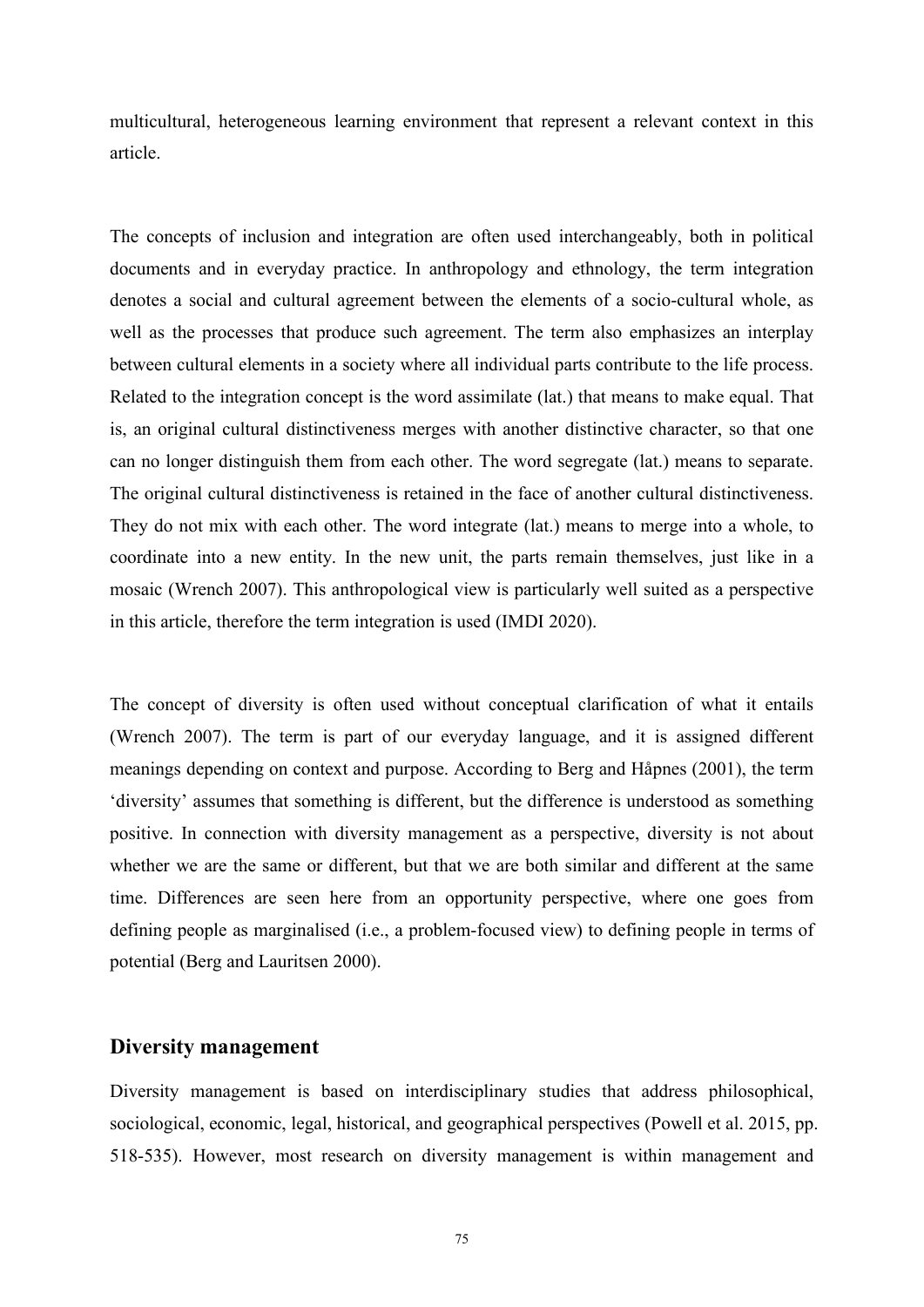organisational science (Healy 2015, pp. 15-38). There are various theoretical perspectives behind the approaches to, and practices for diversity management as a strategy. The strategy originated in the United States and has since gained a foothold in, among others, Australia, England, Canada, and Western Europe (Jack 2015, pp. 153-174).

Due to increased globalisation and multicultural societies, the rationale for diversity management has been updated. The main message is to see people's differences as strengths and potential rather than a problem (Berg and Håpnes 2001). Diversity management is a prepared management strategy to promote the recognition and implementation of diversity in organisations and institutions (Abramovic 2016). Diversity management is about facilitating the 'creation of space' for employees to develop themselves and the business they work in, thus promoting leaning through the exchange of experience, perspectives, and ideas (Drange 2014). The argument is that, by developing a diversity strategy, businesses can gain a strategic advantage by helping different groups "exploit" their potential (Dobbin 2009). Diversity management is about the leader actively clarifying expectations and showing interest in the individual employee's competence and needs (Sandal et al. 2013). It involves a management style that emphasises respect and tolerance among employees, good communication, utilising the individual's experiences and expertise, flexibility, and openness towards different perspectives (DiTomaso and Hooijberg 1996).

Some of the definitions of diversity management are strongly linked to potential economic benefits for organisations. However, in relation to adult learning processes, two other definitions have been provided by Thomas (1990, p. 112) and Cox (1994, p. 11). These describe diversity management as facilitating and leading diversity so that one can value the potential of each individual. This supports Drange's (2014) description of diversity management as 'facilitating the space for employees to develop themselves and the business they work in, thus promoting learning through the exchange of experiences, perspectives and ideas'. It is a way to approach workers who span the multicultural context. The strategy is to include and, at the same time, actively apply all the human resources that diversity represents (Holvino and Kamp 2009). It is worth pointing out as a critical element that one might suspect that the humanistic perspectives in diversity management are a 'shell shelter' for economic goals and motives. The concept of "exploit diversity" gives strong associations to such motives.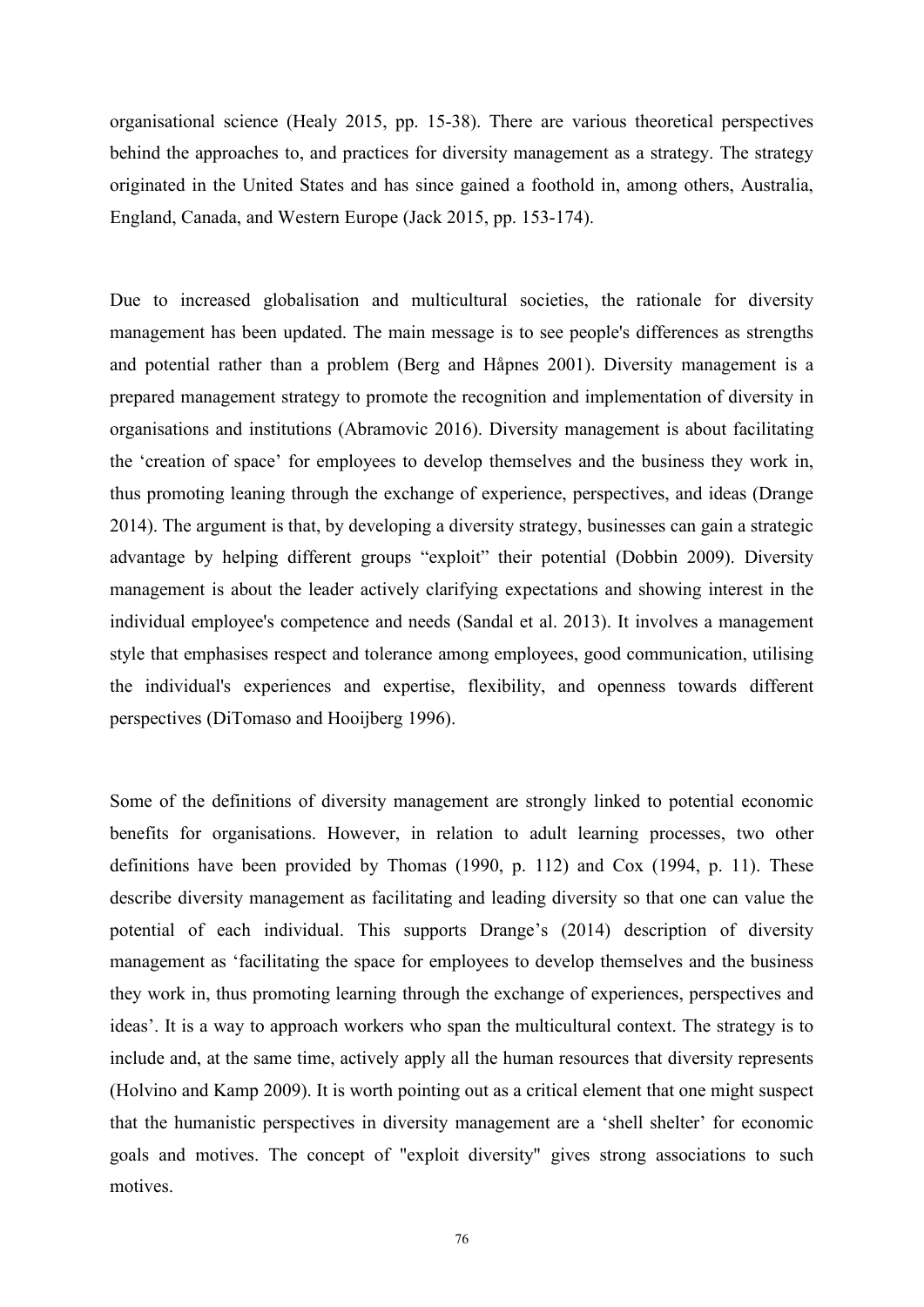Drange (2014, p. 4) explains that diversity management can have two types of strategies. The first strategy is to 'dissolve diversity'. This means that the homogeneous group is gradually dissolved by adding diversity, thus moving in the direction of being more individually adapted (Drange 2014, p.4). The second strategy is to 'value diversity'. This strategy values openness about diversity and the differences become a resource and not a limitation in relation to the various work tasks. Drange 'marks a distinction between having diversity and using diversity' (2014, p. 4). When one sees the utility value of diversity, it also means that one sees value in all people. Employees' experience of inclusion also depends on how they are involved and get to participate in the organisation's communication and information processes, as well as whether they can influence decisions that are made. In the book *Employeeship* (Velten et al. 2008, p. 54), the authors write that leaders can greatly benefit from sharing the leadership with the employees. 'Co-leadership' means that the manager gives the staff room to take initiatives in different areas without the roles being mixed. In this way, employees are engaged, which entails ownership of decisions and a shared responsibility for the development of the organisation. The authors argue that co-leadership creates job satisfaction, motivation, and commitment, which have a positive effect on the inclusion process in the organisation.

There is, however, relatively little empirically based knowledge on the effects of diversity management, especially when it comes to the degree of integration and utility value and benefits for individuals. Diversity management research, relevant to immigrants' learning processes, points out that diversity management improves learning, problem solving, deeper reflection, and communication related to relevant tasks. Proponents of this approach believe that differences in terms of knowledge, experience, and perspectives lead to better decisions (Knights and Omanovic 2015, pp. 83-108). According to many international studies that support a positive relationship between heterogeneity and increased learning, creativity, and innovation (Cox 1994), there is great learning potential in heterogeneous groups.

A challenge in diversity management is that it is used as a fashionable term that exists only because it is regarded as a financially profitable strategy (Wrench 2007; Nehls 2005). As pointed out, diversity management holds many different understandings and practices with relatively weak precision. Despite conceptual ambiguities, diversity management is perceived as something positive in the context of inclusion. The challenge is to make diversity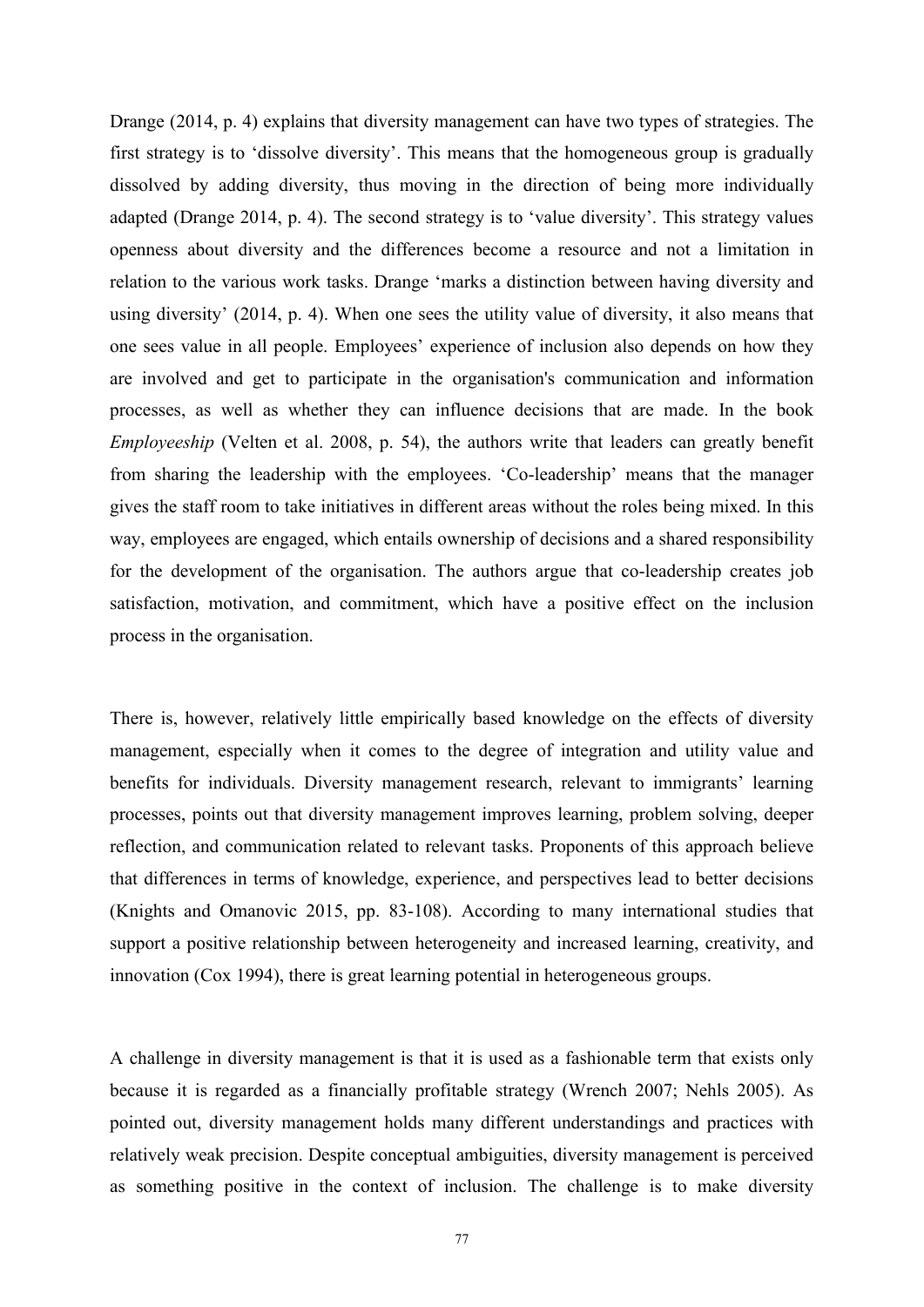management something more than a slogan or vague perspective – that is, 'give it a clearer direction for individuals and a clearer content' (Berg and Håpnes 2001, p. 46).

# **Adult learning principles**

An important characteristic of adult learners is that they constitute a heterogeneous group with different experiences, values, attitudes, and learning conditions. Differences along different dimensions are thus an important starting point for adults who participate in different learning contexts (reference anonymised). Adult immigrants from different cultures are even more diverse than adults who are raised in Norwegian culture (Norberg and Lyngsnes 2008; Berg 2018). Different life experiences can vary and immigrants can experience conflicting expectations from the Norwegian social order, their family, and their social networks.

Engen (2010) emphasise that teaching immigrants, like other organised learning, should be based on the principle of adapted learning, were the content and choice of methods are based on the individual participant's needs and prerequisites. Adapted training makes learning more effective and provides the basis for a sense of well-being, mastery, and belonging (Engen 2010). Dysthe (2007) claims that the key to customised education lies in a balance between individual and community orientation. Adapting the training means that the teacher utilises the participants' previous experiences by starting with something familiar, close, simple, and/or concrete when presenting something unknown, distant, complex, or abstract. This approach is a well-known educational principle in adult learning (Knowles 1990). The academic content must thus be characterised by the participants' perceptions, experiences, problems and perspectives (Illeris 2003).

Linking the known to the unknown is said to be a prerequisite for understanding, seeing connections, and forming meaning. The teacher must thus have a certain insight into the individual's experience, background, and prior knowledge. Vygotsky's (2001) teaching about the closest development zone and scaffolding is also based on the principle of going from the known to the unknown. It is considered important that learners pre-understanding and prerequisites are explored and utilised in the teaching.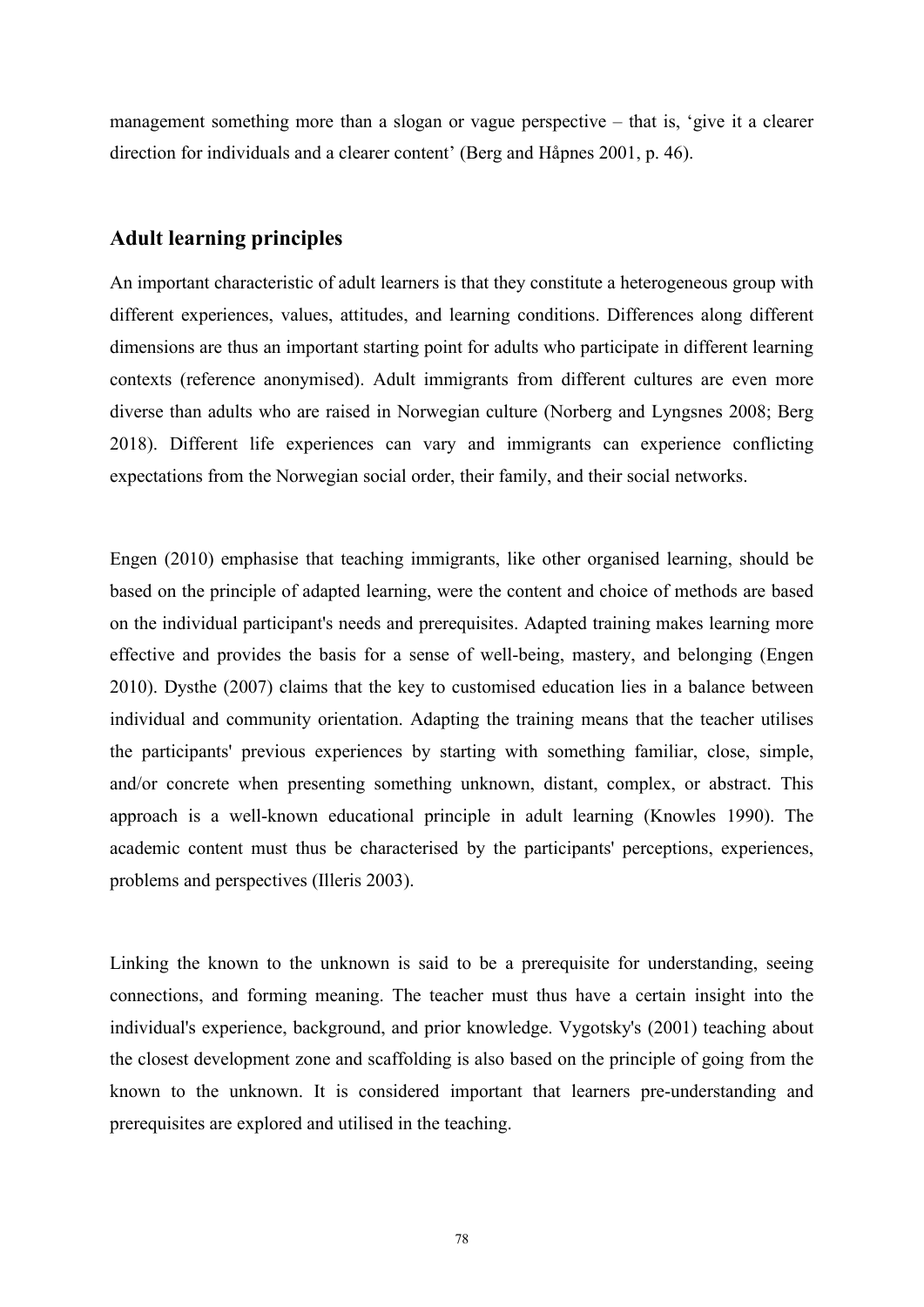Dialogue is a tool the teacher can use to access the participants' experiences, socio-cultural background, family situation, and so on. The dialogue can build bridges between people and enables communication, contact, and collaboration across possible barriers to understanding (Skrevsrud 2012). In modern pedagogy aimed at adults, it has also been emphasised that adults have a basic need to be treated as independent and self-governing, which contributes to co-determination in relation to their own learning process (Illeris 2003).

Teacher role, class management, and learning environment are considered importantin adult learning. In order to create a safe and effective learning environment, it is important that the teacher is authentic, relates to the participants as they are and is aware of the interaction with the participants (Illeris 2003). It is important that the learning environment is warm, shows social tolerance, and displays openness to learning strategies that take into account heterogeneity (Wahlgren 1993).

To summarise: going from the familiar to the unknown, using dialogue and reflection, teacher management, and taking responsibility for one's own learning are the most important pedagogical principles of adult learning. From this perspective, the diversity of multicultural learning environments represents an important basis for dialogue, reflection, and also for good learning processes. In the following section, some of the challenges faced in educational environments dealing with learning and integration will be discussed in the light of adult learning principles.

## **Challenges in multicultural learning environments**

An immediate challenge in multicultural learning environments is that a significant proportion of the immigrants who have a high level of education and expertise, struggle to get their education and expertise recognised (MIPEX, 2013). This difficulty in receiving recognition can be because the content and level of competence deviate from the formal education system in Norway, the competence is not considered relevant, or it can be difficult to assess. Norway is one of the countries in Europe where immigrant's opportunities to get approved education and competence, access to education and career guidance, and opportunities for real-time competence assessment are lowest (MIPEX 2013). The lack of effective approval and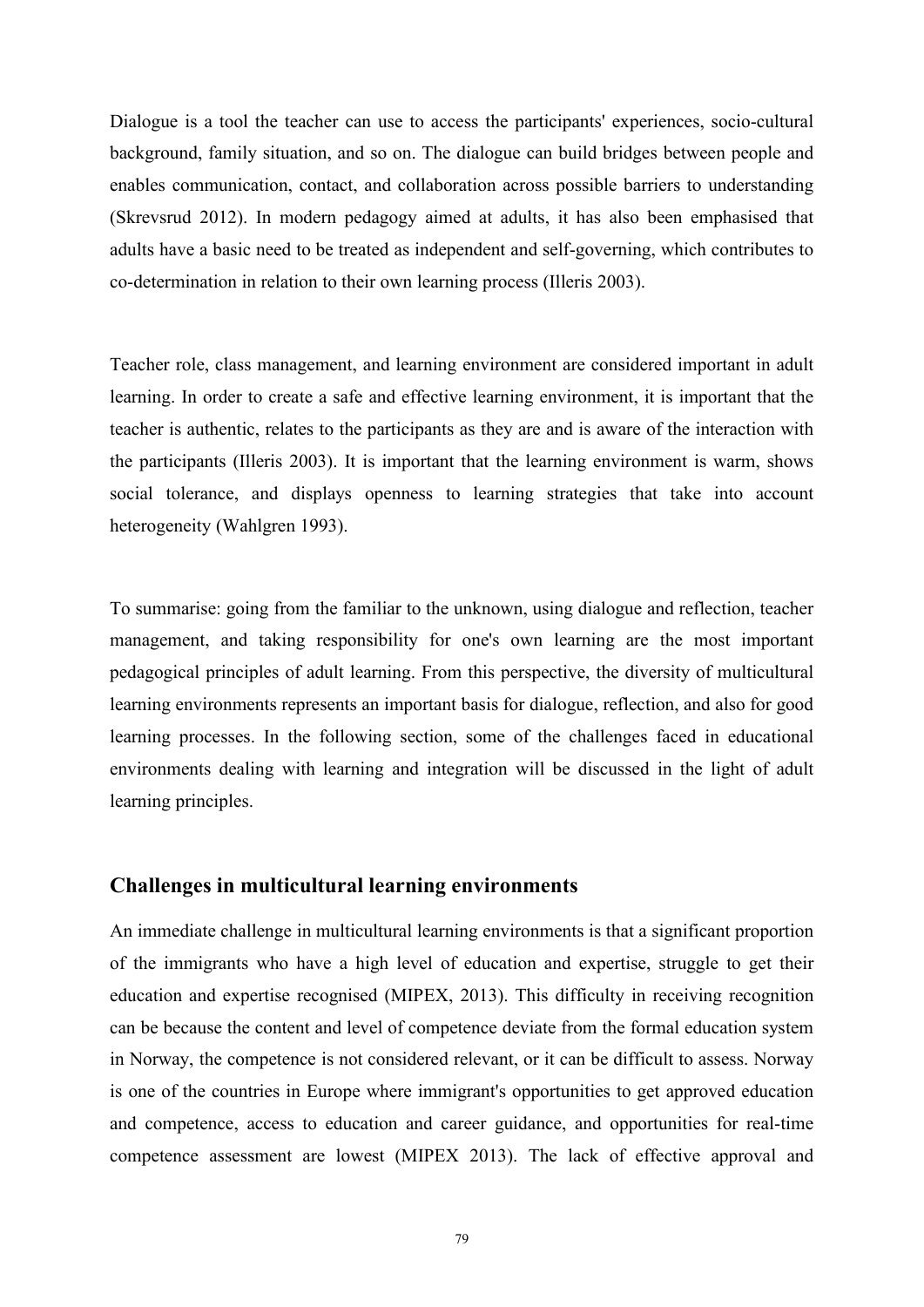supplementation schemes means that the Norwegian employment sector cannot fully recognize and value the competence of immigrants (NOU 2011: 14). This raises the need for professional, quality-assured, and adapted guidance on education and career opportunities where one can work proactively so that human capital is made visible, further developed, and optimally used and valued.

Multicultural learning environment often consists of participants who do not have a common language for dialogue and communication, and who may not have the same written language either. There is limited documentation on which methods that are effective for language learning among immigrants, but studies indicate that adaptation to the participants, and preferably the individual participant, is what works best on the individual language learning (Langøien, Nguyen and Berg 2020).

Another major challenge relates to facilitating learning in multicultural learning environments. Strategies of assimilation, segregation or integration can be used by the newcomer himself, or they can be used by the society or the authorities that receive him or her. Assimilation occurs when individuals adopt the cultural norms of a dominant or host culture, over their original culture. Separation occurs when individuals reject the dominant or host culture in favour of preserving their culture of origin. Separation is often facilitated by immigration to ethnic enclaves. Integration occurs when individuals are able to adopt the cultural norms of the dominant or host culture while maintaining their culture of origin. Integration leads to and is often synonymous with biculturalism (Berry 1992).

Marginalization occurs when individuals reject both their culture of origin and the dominant host culture. The results of these strategies can be very different. Some end up in isolation, others in innovation. There are Immigrants who try to retain their cultural background and their original language while adapting and learning the host country's language and cultural codes. But there are also examples of more positive results. The meeting between old and new cultures can lead to innovation, were the meeting between different cultural entities can lead to the emergence of something new that was not one of the original parts (Berry, 1992). Such result is the main perspective behind integration efforts in Norway.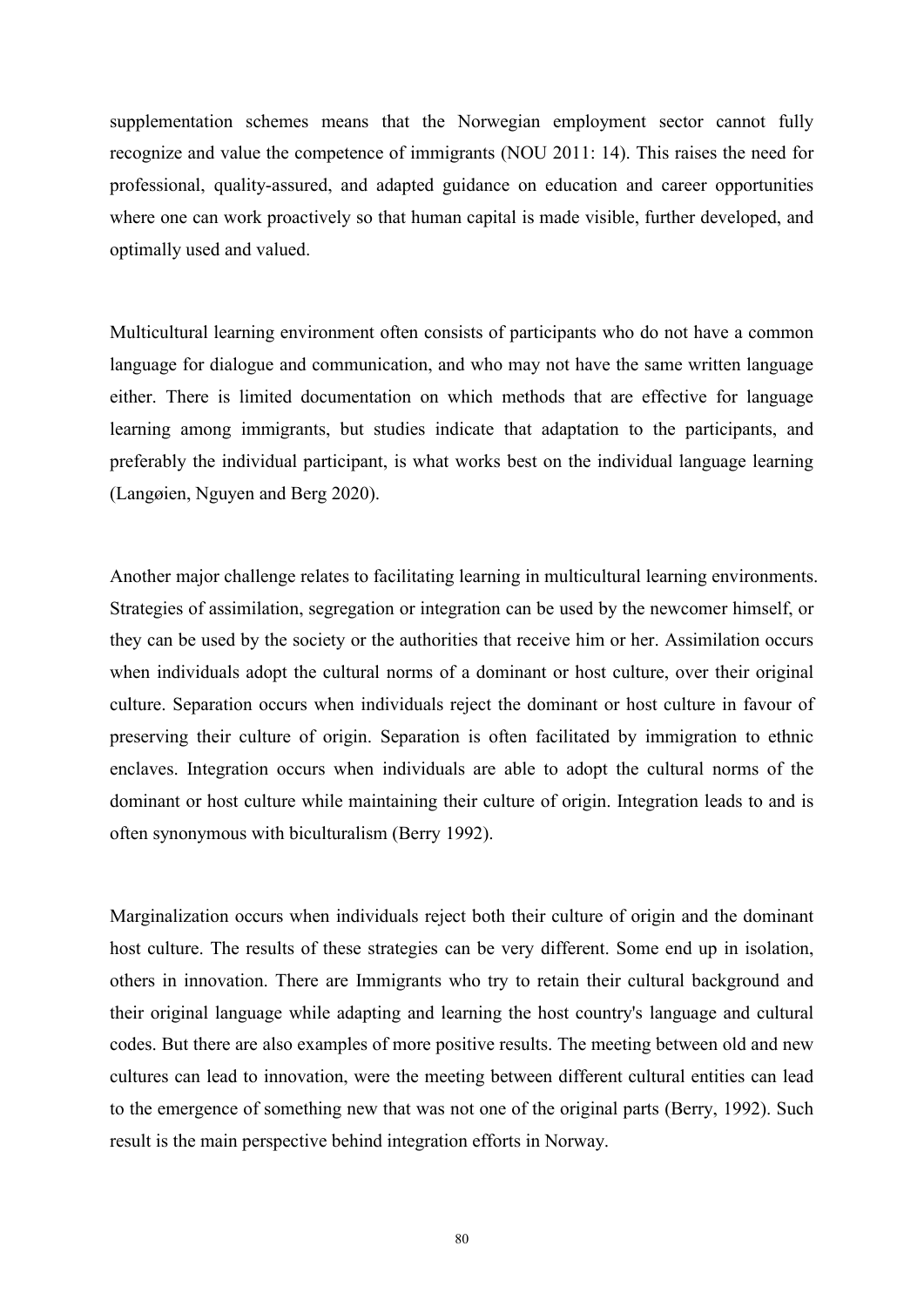Important requirements for an effective learning environment for adult immigrants are engagement, emotional attachment, teacher support, clear goals, and participatory influence. Norberg and Lyngsnes (2008) describe the requirements for a good learning environment by referring to the democratic conditions Knowles (1990) argues must be present when facilitating adult learning. Key terms used by Knowles include interest, experience, knowledge, and situations. These elements make it possible to develop teaching programmes that meet the needs of the participants to a greater extent, which means that the participants feel that the teaching is relevant and that the individual is heard and attended to. Knowles claims that democratic values are at the heart of a good learning environment. He has operationalised these democratic values into four basic conditions that must be present in adult education (Knowles 1990: Norberg and Lyngsnes, 2008, p. 79): respect, co determination, freedom of expression, and shared responsibility. When these foundations are to be adapted for adult immigrants, Knowles (1990) can again be used to clarify how the educational content should be designed using elements from diversity management as a perspective. Participants should be involved in joint planning, diagnose their own learning needs, be encouraged to formulate their own learning goals, be helped to create an individual learning plan, and entered into learning contracts (Knowles 1990).

A fourth main challenge is how to use immigrant's previous experiences when helping them to acquire new knowledge. What experiences are relevant and how do you use experiences that can be difficult, traumatic, or provocative? By communicating and using dialogue in learning, experiences that can create anger, fear or resistance to learning may come to the fore because the experiences are not recognised as relevant in the learning environment. Recognising different emotions and experiences so that they can be communicated and reflected will require, in addition to linguistic skills, that the elements of diversity are highlighted. War, trauma, aggression, nationalism, religion, and political beliefs are factors that affect communication across different cultural backgrounds (Dahl 2001; Henriksen 2008). Broader knowledge of important cultural differences can enable us to facilitate good communication and relationships that reflect multicultural experiences and values. Research shows that it is difficult to organise and implement multicultural pedagogy because teachers lack multicultural competence (Danbolt et al. 2010).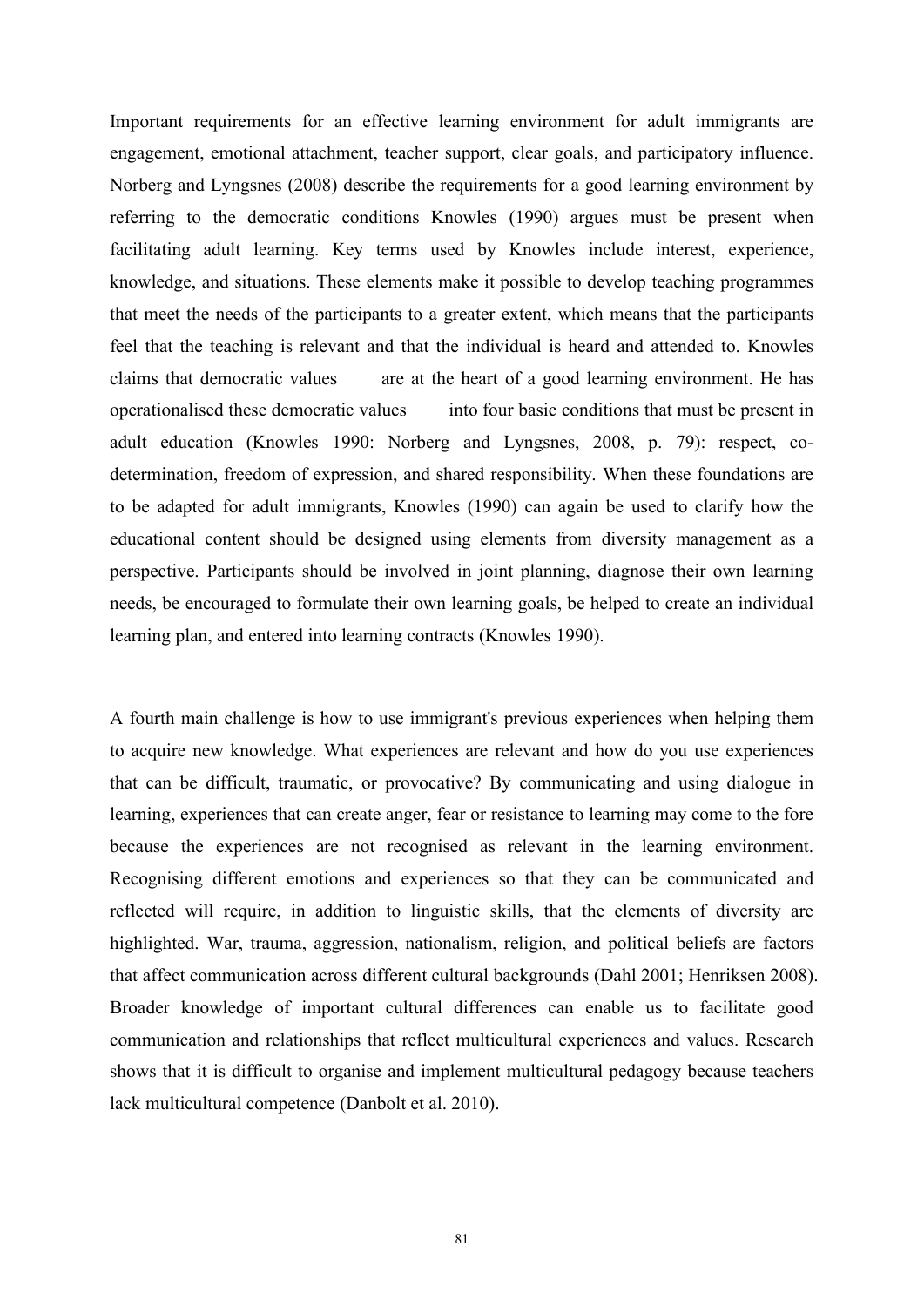The provision of adult learning is premised on the view that learning must be possible for everyone and that learning must be adapted to the individual's needs and circumstances. Self directed learning is also important, but many learners will struggle to fully participate and be self-governing and responsible in their learning process because they lack previous experience of self-directed learning (Monsen 2016). Mutual cultural knowledge, interest, respect, and trust that are formed through dialogue contribute to self-directed learning. Furthermore, these elements are considered important in diversity management. Reflection and participation are also preconditions for effective learning and important principles in diversity management.

A fifth challenge is that immigrants come from other learning traditions and are possibly accustomed to other teacher-student relationships than those found in Norwegian culture (Hirsch 2009). In determining the best approach to facilitating learning among immigrants, differences between individualistic and collectivist cultures (Hundeide 2003) can challenge the pedagogical principles applied in other learning contexts. In collectivist cultures, values such as obedience, respect, cohesion, and loyalty are often more important than initiative, independence, creativity, and critical thinking. These values can affect the readiness and ability to critically reflect, make independent choices, and understand new teaching materials. Educational traditions are different around the world. Many immigrants come from a learning tradition that is teacher-driven and discipline-oriented with little critical reflection and independence (Hirsch 2009). In Norway, there is an educational perspective that emphasises commitment, emotional attachment, and support from the teacher. Clear goals and participant influence are also important principles in Norwegian education (Norberg and Lyngsnes 2008).

Reflecting on one's own values and cultural codes, and recognising different cultural codes are important in diversity management. The teacher's cultural knowledge, confidence, dialogue, and ability to create space for exchange and reflection should be used actively (Wiktorin 2017). In addition to promoting cross-cultural communication and international understanding, it is also important that teachers in multicultural learning contexts reflect on their own pedagogical practice (Rismark et al. 2003).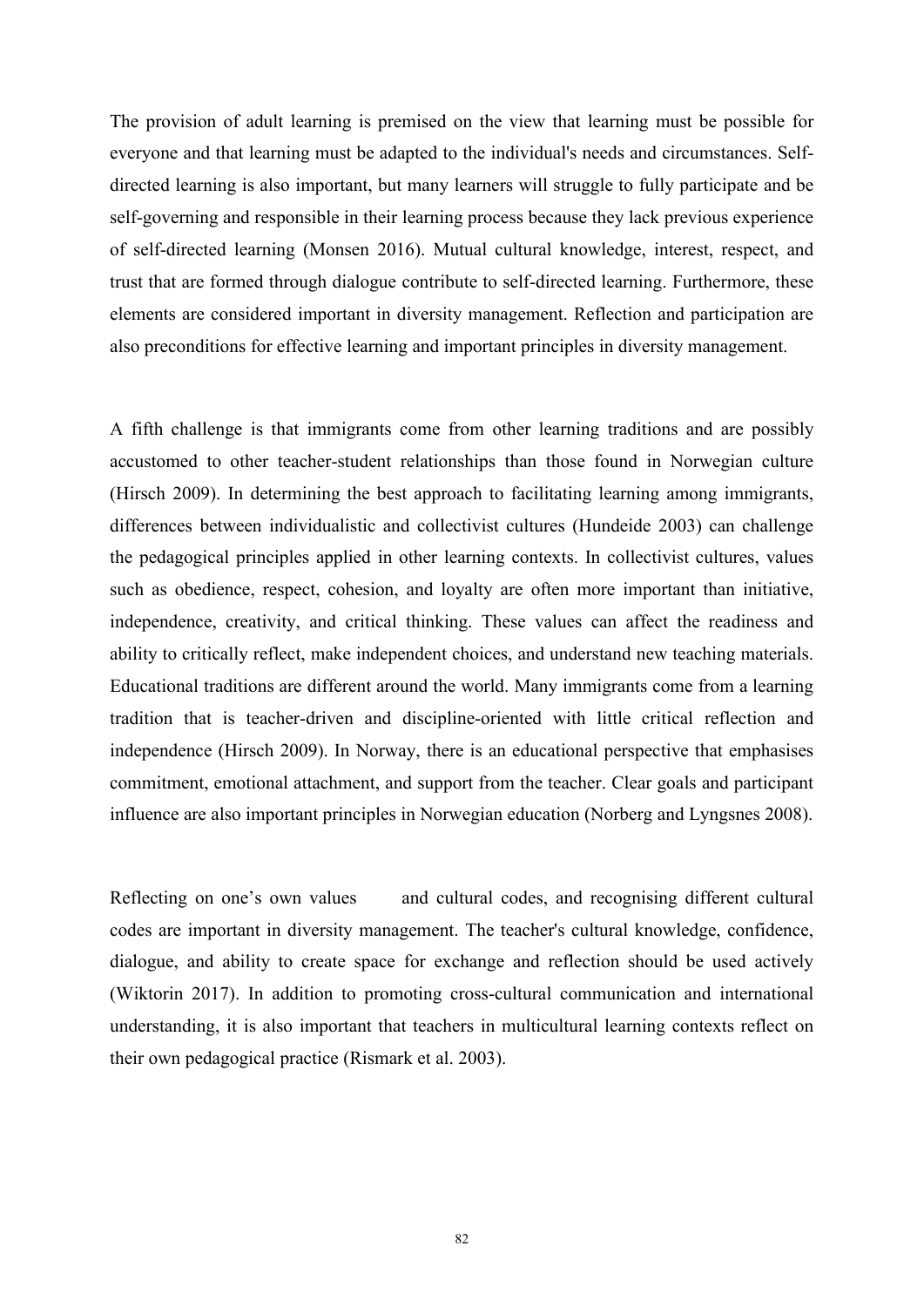# **What diversity management can offer as coherent perspective to adult learning principles**

In the previous section main challenges in order to manage learning processes in multicultural learning process was emphasized. These challenges were:

- To recognition immigrant's prior learning and expertise.
- To find effective methods for language learning.
- To find and create effective and relevant learning environments.
- How to use and value the diversity in multicultural learning processes.
- How to meet the teacher's lack of multicultural competence.

Despite the focus on economical benefits for organizations and businesses, elements from diversity management perspectives seems to be relevant for facilitating multicultural learning processes in combination with well-known adult learning principles. Diversity management adds something new to adult learning by valuing positive elements of diversity and focusing on how to recognize the learning potential that lies in diversity. Differences between the perspectives are many, but one central difference is that diversity management as a strategy is voluntary, while to learn Norwegian through the Introduction program is mandatory. A critical question can be asked about the conditions and the ability to perform diversity management in work-place learning in businesses and organisations. Lack of time and resources related to an excessive focus on facilitation can be difficult to balance, when the focus is on production, sale and economical profit. In addition, diversity management perspective lacks pedagogical focus and personnelwith pedagogical expertise. These factors can be a weakness in order to solve the challenges mentioned.

One challenge mentioned in this article is to meet and use immigrants prior learning and expertise. Diversity management offer a perspective that one must learn to know every aspect of the immigrant's earlier life to find and to use their earlier knowledge, experiences and personal characteristics in new contexts (Halvino and Kamp 2009). An important element in this perspective is to use the knowledge about each individual in order to develop a diversity strategy (Dobbin 2009). Diversity strategy includes how to see and use every individuals' knowledge and competences, how one can learn new things from each other and how every individual tries out different task in order to feel that they master, cope and develop.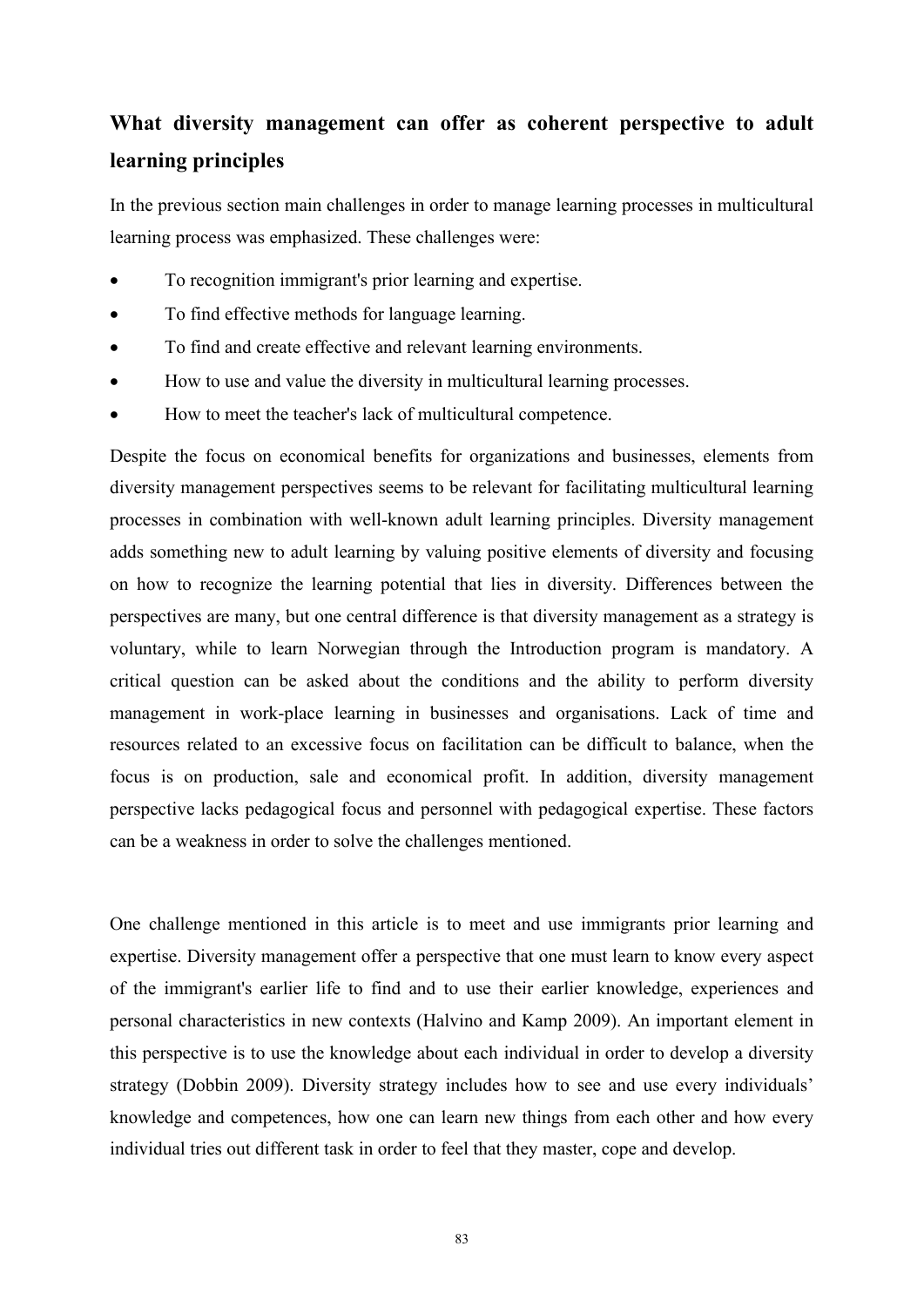There are many aspects of multiculturalism that can impact learning, education and integration. Diversity in a diversity management perspective is not about being 'exploited' or 'managed', but rather to be recognized, valued and negotiated at the interpersonal and structural levels. In multicultural learning contexts, it can be easy to discover power inequities in interpersonal interactions and institutional arrangements. An important point to mention is the awareness of and reflection on an anti-racistapproach in multicultural learning processes.

The UNESCO framework for Global Citizenship Education (2018) has 3 dimensions that can be useful in diversity learning environments: - a) Cognitive: supporting participants to acquire knowledge, understand and develop critical thinking skills. b) Socio-emotional: supporting participants to have a sense of belonging to a common humanity; sharing values and responsibilities, sharing empathy, solidarity and respect for differences and diversity c) Behavioural: supporting participants to act responsibly with respect for other people. (https://neu.org.uk/media/11236/view).

As pointed out earlier, there are little research on effective methods for language learning (Langøien, Nguyen and Berg 2020). In Diversity management theory, language is important, and communication is seen as a catalyst for exchanging experience, perspectives, ideas and to develop the business they work in. Language are to be learned, developed and used in different relevant context in organisations and businesses; when solving work-related tasks and challenges together with others, and when they socialize with colleagues at work and outside work. To 'create different spaces', were meeting and sharing experiences can be a platform for language learning and social interaction with others, can provide opportunities for language learning and integration. In diversity management, creating space is one main perspective that can create effective and relevant learning environments and an opportunity to value the diversity in the learning processes (Drange 2014). It also seems relevant to clarify goals and expectations, to develop a diversity strategy where the immigrants participate with co-leadership and shared responsibility. Diversity management strategy can create more systematic, order that predictability that provides security and trust (Sandal et al. 2013).

The last challenge mentioned in the previous section, is how to meet teachers lack of multicultural competence. Showing interest, alternate between individual guidance/teaching can increase the teachers' knowledge. To use 'role-models' or well-integrated immigrants as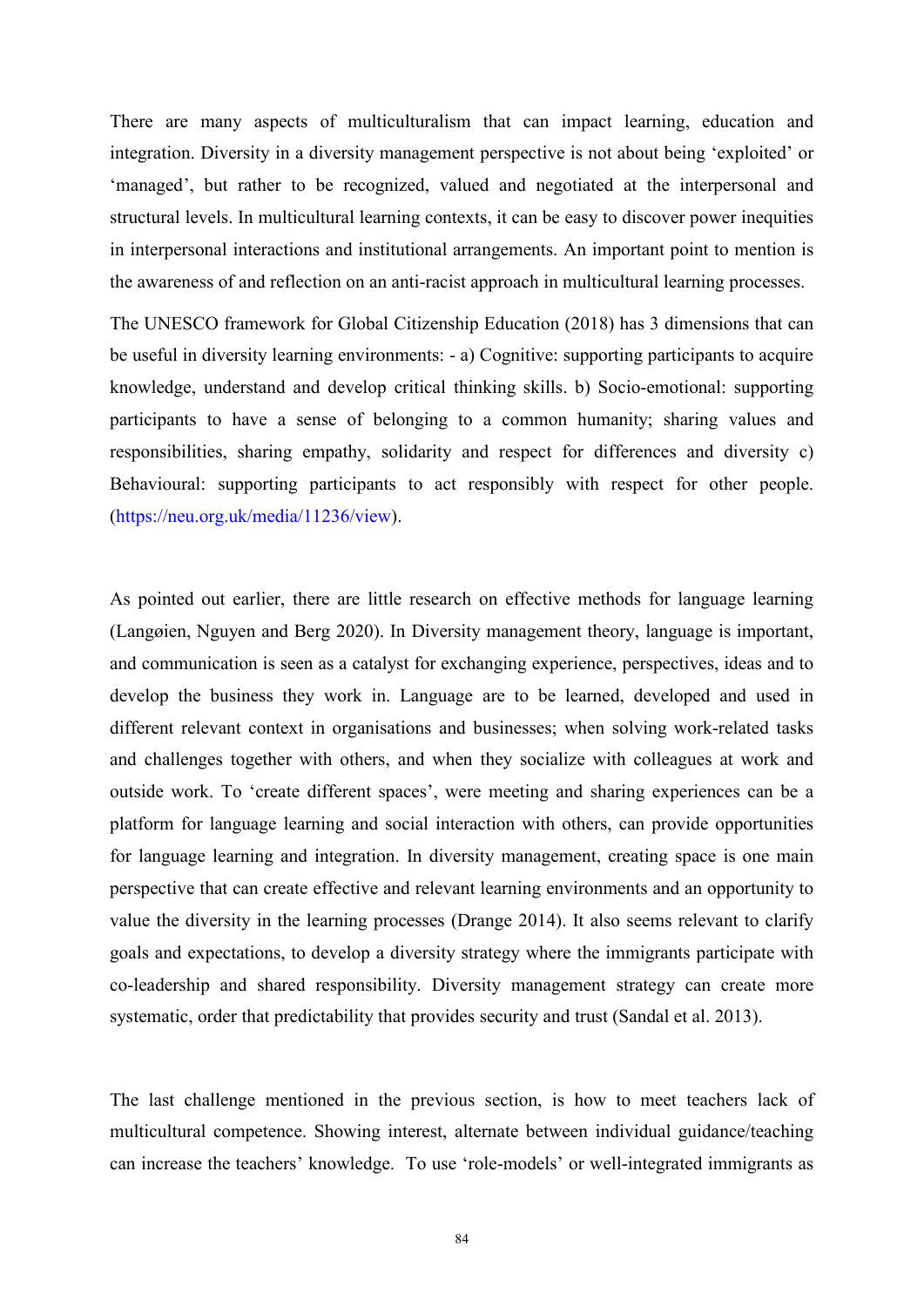co-teachers seems to be relevant as a supplement in the learning process. Role-models can function as bridge-builders into a new language and a new culture. The use of role models can also inspire conversations about difficult topics such as cultural differences, challenges and language learning. Management style, good communication and modelling behaviour is an imperative is important in a diversity management perspective (Velten et al. 2008). To be seen and appreciated, to master life, and feel the quality of life are viewed as valuable. Collaboration between different actors in the diversity management process are also emphasized in the diversity management perspective (Skrevsrud 2012). To collaborate with various actors outside the educational system, such as volunteer organizations, municipal agencies, health services seems relevant in order to fulfil the importance of seeing the whole person.

Diversity management in multicultural learning processes can utilise the pedagogical principles of adult learning by ensuring that everyone is seen, heard and included in relevant dialogues. All experiences in the learning environment are equally relevant, and the individual's background and circumstances will form the basis for their learning process. Teacher's cultural knowledge and reflection on their own practice are particularly important. Diversity management in multicultural learning processes thus involves seeing and valuing the diversity of experiences and reflections in a group through dialogue and communication. Furthermore, diversity management will have to take place through respect, security, and recognition of the different experiences, needs, circumstance, and individual goals. This approach requires that learning experiences are facilitated so that links are created between new knowledge and the adult immigrants' previous knowledge and experience. Being able to describe and explain one's own reasoning and learning processes is crucial for the individual to achieve increased self- awareness (Skrevsrud 2012). When immigrants are given responsibility, allowed to practice co-determination, and afforded the opportunity to talk about common experiences, their learning processes are supported. These are important elements of diversity management as a perspective.

### **Conclusion**

In this article, it has been highlighted and discussed how diversity management perspective can contribute positively in solving challenges applicable to multicultural learning processes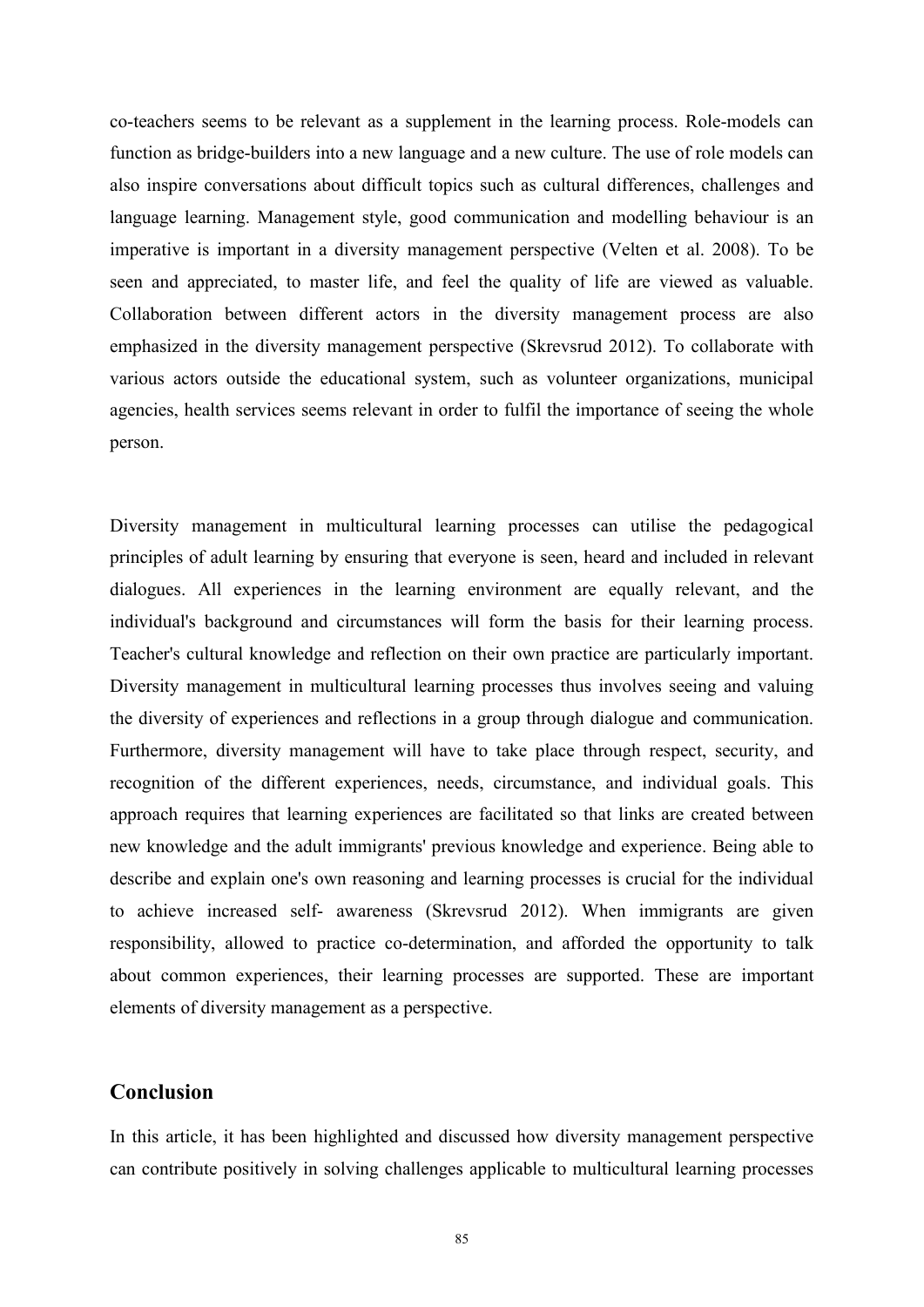in different learning contexts. This is a theoretical article, were the discussion is based on existing literature on diversity management and adult learning principles. A conclusion is that diversity management seems to offer a coherent perspective on traditional adult pedagogical principles and be a meaningful strategy to address specific challenges in managing learning processes in multicultural learning environments. Diversity management as a perspective can be included in organized learning processes for adult newcomers by facilitating language learning and communication, enabling co-determination, valuing the learning potential that lies in diversity, create spaces for learning and use 'role-models' as co-teachers. These elements can help to recognize and value diversity as a resource in multicultural learning contexts and hopefully provide new perspectives for practitioners in the field of multicultural learning.

#### **References**

- [1] Abramovic, G. (2016). Effective Diversity Management on the Line Who and How? On the role of line managers in organisations with diverse workforce. Doctoral thesis, Handelshøyskolen BI.
- [2] Berg, B. (2018). Samhandling og relasjonsbygging. En forutsetning for inkludering og integrering. [Interaction and relationship building]. Paper presentation. Yrkesfagkonferansen. Trondheim 6.februar 2018.
- [3] Berg, B. & Håpnes, T. (2001). Mellom likhet og forskjellighet. Mangfoldsstrategier i arbeidslivet. [Between equality and difference. Diversity strategies in working life]. Trondheim: SINTEF.
- [4] Berg, B. & Lauritsen, K. (2000). I all verden! Rekruttering av innvandrere i norsk arbeidsliv. [What the world! Recruitment of immigrants in Norwegian working life]. Oslo: Utlendingsdirektoratet/Trondheim: SINTEF.
- [5] Berry, J.W. (1992). Acculturation and adaptation in a new society. International Migration, 3, 69–85.
- [6] Båtnes, P.I. (2012). Livsløp og læring. [Life cycle and learning]. In: P.I Båtnes & S. Egden (Eds.), Flerkulturell forståelse i praksis, [Multicultural understanding in practice]. Chapter 4. (pp. 92-127). Oslo: Gyldendal Akademisk.
- [7] Cox, T. (1994). Cultural Diversity in Organizations. Theory, Research and Practice. San Francisco: Berrett-Koehler Publishers.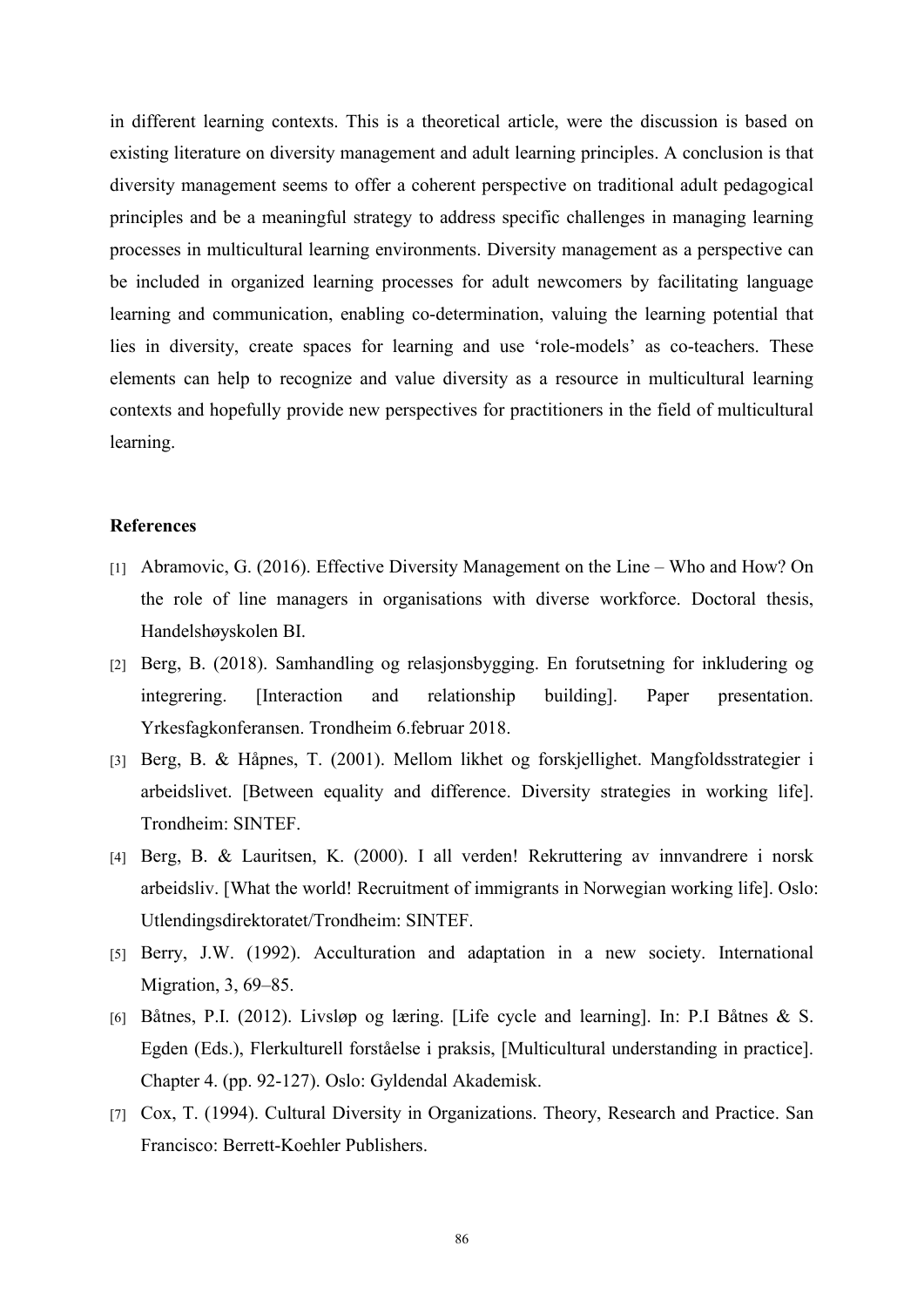- [8] Dahl, Ø. (2001). Møtet mellom mennesker, interkulturell kommunikasjon. [The meeting between people, intercultural communication]. Oslo: Gyldendal akademiske.
- [9] Danbolt, A.M.V., Engen, T.O., Hagen, A., Kulbrandstad, L.A., Sand, S., S, H., Straume, I. & Streitlien, Å. (2010). Opplæringstilbudet til minoritetsspråklige innen barnehage og grunnopplæring. [Education for minority language teachers in kindergarten and basic education]. Notodden: Telemarksforskning, Report 01/2010.
- [10] DiTomaso, N. & Hooijberg, R. (1996). Diversity and the demands of leadership. The Leadership Quarterly, 7(2), 163-187, https://doi.org/10.1016/s1048-9843(96)90039-9
- [11] Dobbin, F. (2009). Inventing Equal Opportunity. Princeton, NJ: Princeton University Press, https://doi.org/10.1515/9781400830893
- [12] Drange, I. (2014). Mangfoldsledelse. En kunnskapsoversikt. [Diversity management. An overview]. Rapport nr. 3/2014. Oslo: Arbeidsforskningsinstituttets rapportserie, Høgskolen i Oslo og Akershus.
- [13] Dysthe, O. (2007). Læring og læringsformer i Kunnskapsløftet. [Learning and forms of learning in the Knowledge promotion reform]. In: H. Hølleland (Ed.), På vei mot kunnskapsløftet. [On the way to the Norwegian knowledge promotion reform]. Oslo: Cappelens Akademiske Forlag.
- [14] Engen, T.O. (2010). Tilpasset opplæring: utkast til en faglig forståelse. [Adapted learning: draft of an academic understanding]. In: Grethe Dalhaug Berg & Kari Nes (Eds.), Tilpasset opplæring. Støtte til læring. Vallset: Opplandske bokforlag.
- [15] Henriksen, K. (2008). Innvandreres levekår: Nå vet vi mer om innvandrere i Norge. [Immigrants' living conditions: We now know more about immigrants in Norway]. In: Samfunnsspeilet 1/2008, Statistisk sentralbyrå. https://www.ssb.no/sosiale-forhold-og kriminalitet/artikler-og-publikasjoner/naa-vet-vi-mer-om-innvandrerne Healy, G. (2015). The Politics of Equality and Diversity: History, Society, and Biography. In: E. Henttonen  $&$  A. Mills, The Oxford handbook of diversity in organizations (pp. 15-38). United Kingdom: Oxford university press.
- [16] Hirsch, K. (2009). Språklærer som formidler av kunnskap om kultur og samfunn dilemmaer og utfordringer i et flerkulturelt læringsmiljø. Konferanseinnlegg. [Language teacher who communicates knowledge of culture and society dilemmas and challenges in a multicultural learning environment]. Conference paper. Trondheim: Senter for voksenopplæring.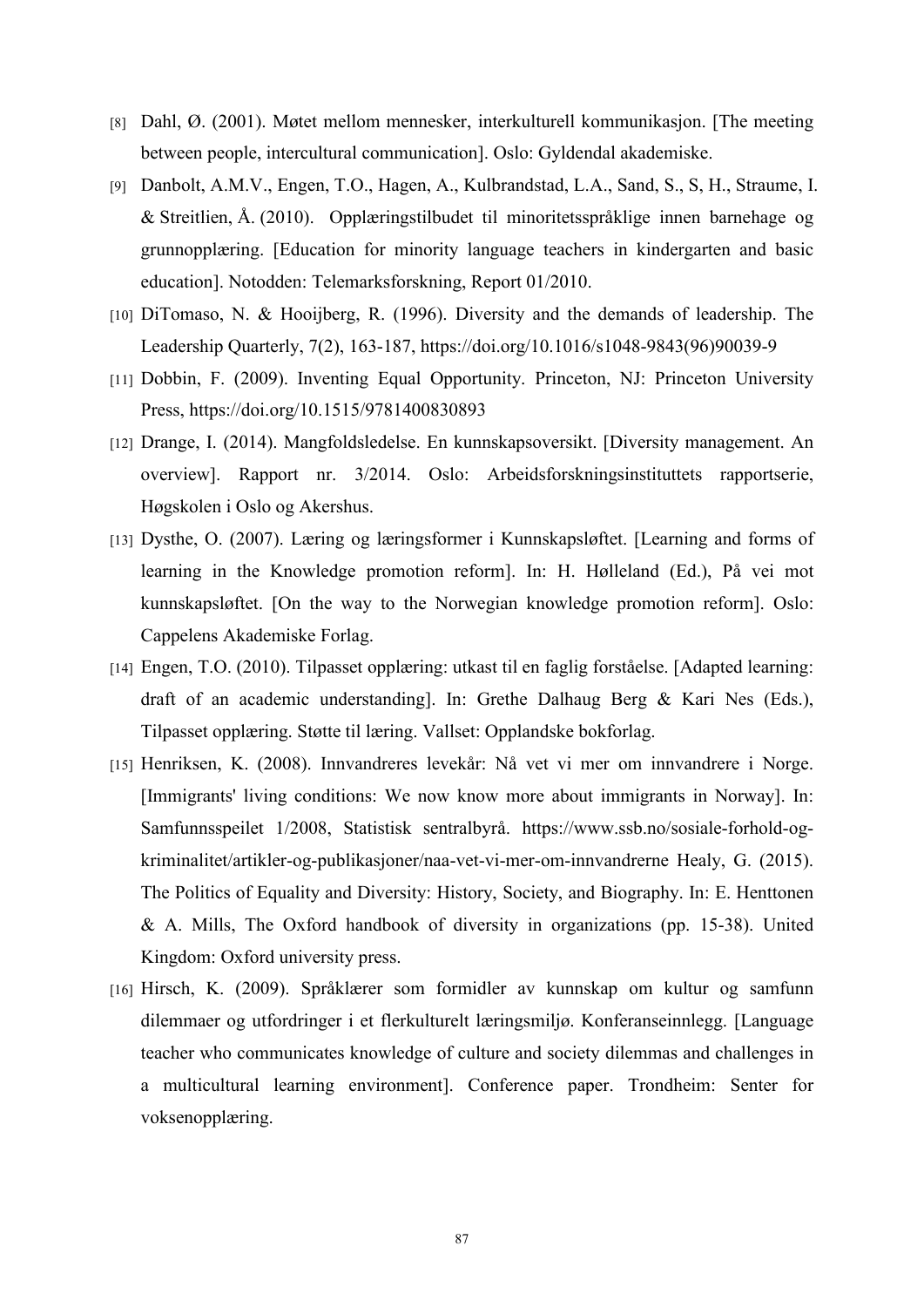- [17] Holvino, E. & Kamp, A. (2009). Diversity management: Are we moving in the right direction? Reflections from both sides of the North Atlantic. Scandinavian Journal of Management, 25 (4), 395-403. https://doi.org/10.1016/j.scaman.2009.09.005
- [18] Hundeide, K. (2003). Becoming a committed insider. Culture and Psychology, 9(2), 107-127. https://doi.org/10.1177/1354067x0392001
- [19] Illeris, K. (2003). Voksenuddannelse og voksenlæring. [Adult education and adult learning]. Frederiksberg: Roskilde Universitetsforlag.
- [20] Integrerings- og mangfoldsdirektoratet (IMDI) (2020). Introduksjonsprogrammet [The Introduction program], https://www.imdi.no/introduksjonsprogram/
- [21] Jack, G. (2015). Advancing Postcolonial Approaches in Critical Diversity Studies. In: E. Henttonen & A. Mills. The Oxford handbook of diversity in organizations (pp. 153-174).United Kingdom: Oxford university press.
- [22] Knights, D. & Omanovic, V. (2015). Rethinking diversity in organizations and society. I: E. Henttonen & A. Mills. The Oxford handbook of diversity in organizations (pp. 83-108). United Kingdom: Oxford university press.
- [23] Knowles, M.S. (1990). The adult learner: a neglected species. Houston: Gulf Pub. Co.
- [24] MIPEX. (2013). Countries, http://www.mipex.eu/countries
- [25] Monsen, M. (ed.)(2016). Tilpasset norskopplæring for voksne innvandrere i Norge. [Adapted language larning for adult immigrants in Norway]. Oplandske Bokforlag.
- [26] Nehls, E. (2005). Vad är the business of business? [What is the business of business?]. In: L. Martinsson, R. Norrbacka landsberg, E. Nehls, I. Molina & S. Lindström (Eds). Olikhetens paradigm. Intersektionella perspektiv på (jäm)likhetsskapande. [The paradigm of inequality. Intersectional perspective on creation of equity. Lund: Studentlitteratur.
- [27] Norberg, P. F. & Lyngsnes, K. (2008). Dette er en ny verden for meg. Didaktisk arbeid med voksne innvandrere.[This is a new world to me. Didactic work with adult immigrants.] Oslo: Tapir Akademisk Forlag.
- [28] NOU 2011:14. Bedre integrering. Mål, strategier, tiltak. [Better integration. Goals, strategies, measures]. Oslo: Barne- likestillings og inkluderingsdepartementet.
- [29] Powell, G., Jayasinginghe, L. & Taksa, L. (2015). Intersectionality, social identity theory, and explorations of hybridity. A Critical Review of Diverse Approaches to Diversity. In: E. Henttonen & A. Mills. The Oxford handbook of diversity in organizations (pp. 518- 535). United Kingdom: Oxford university press.
- [30] Rismark, M., Norberg, P.F., Stenøien, J., & Sitter, S. (2003). Kulturkollisjoner bak rattet. [Cultural collisions behind the wheel]. Trondheim: VOX Forskningsavdeling.